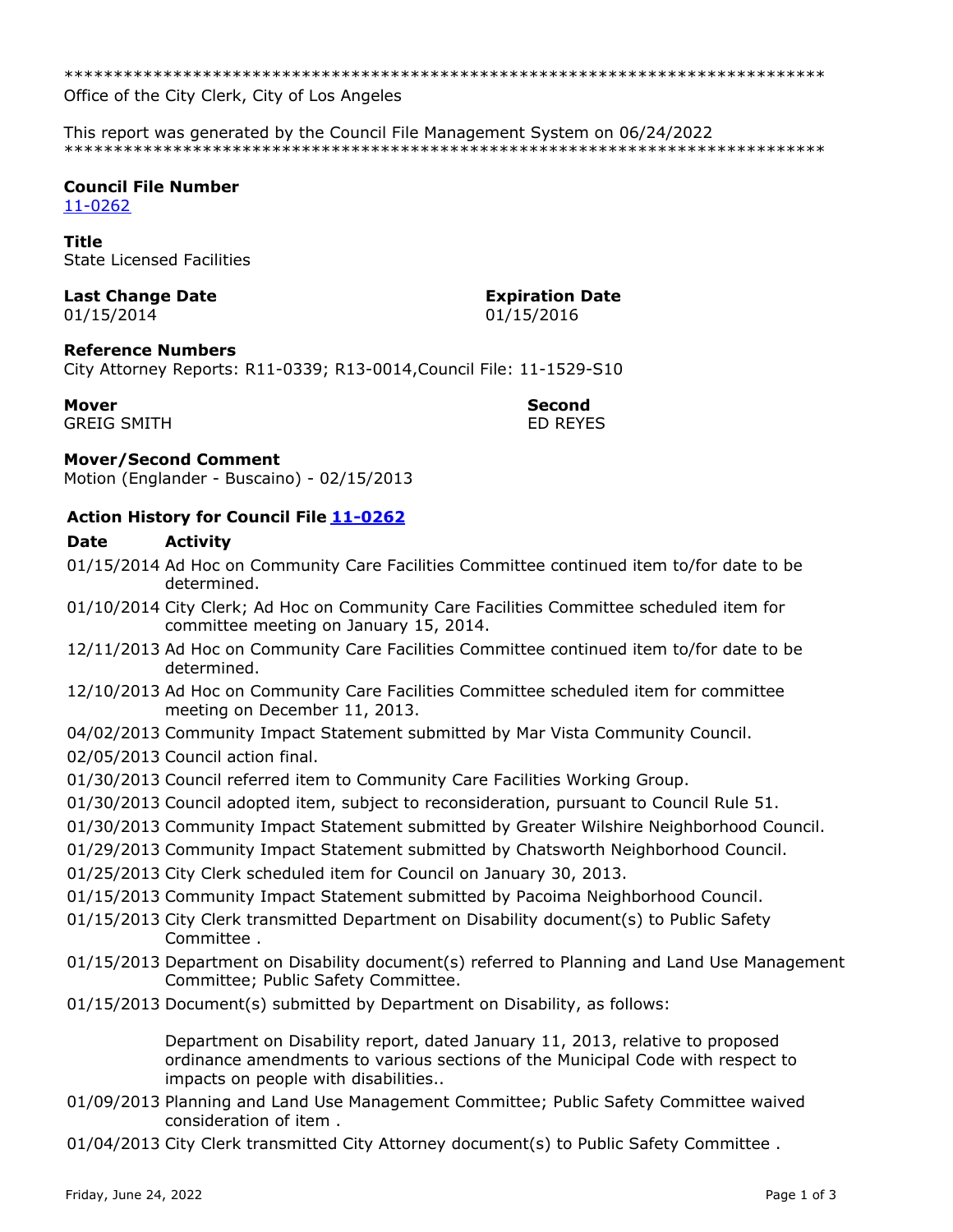- 01/04/2013 City Attorney document(s) referred to Planning and Land Use Management Committee; Public Safety Committee.
- 01/03/2013 Document(s) submitted by City Attorney, as follows:

City Attorney report R13-0014, dated January 3, 2013, relative to a revised draft ordinance amending various sections of the Municipal Code regulating community care facilities, etc.

- 12/11/2012 Community Impact Statement submitted by Mar Vista Community Council.
- 12/10/2012 Public Safety Committee approved as amended to prepare a revised ordinance incorporating language for exemptions for victims of domestic violence, a severability clause, and modified language regarding the number of leases permittted per residential unit; and, a report from staff in one year with an evaluation of the ordinance and public hearing.
- 12/09/2012 Community Impact Statement submitted by Mar Vista Community Council.
- 12/07/2012 Public Safety Committee scheduled item for committee meeting on December 10, 2012.
- 12/06/2012 City Attorney; Department of City Planning; Police Department document(s) referred to Planning and Land Use Management Committee; Public Safety Committee.
- 12/06/2012 Planning and Land Use Management Committee transmitted Council File to Public Safety Committee.
- 12/06/2012 Corrected Referral per Council President Office to include Public Safety Committee.
- 10/19/2012 Community Impact Statement submitted by North Hills West Neighborhood Council.
- 10/14/2012 Community Impact Statement submitted by Historic Highland Park Neighborhood Council.
- 09/26/2012 Community Impact Statement submitted by Central Hollywood Neighborhood Council.
- 08/30/2012 Police Department document(s) referred to Planning and Land Use Management Committee.
- 08/30/2012 Document(s) submitted by Police Department, as follows:

Police Department report, dated August 14, 2012, relative to the proposed amendments to various sections of the Municipal Code regarding Community Care Facilities.

- 08/10/2012 Community Impact Statement submitted by Empowerment Congress Southwest Area Neighborhood Council.
- 08/09/2012 Community Impact Statement submitted by Granada Hills South Neighborhood Council.
- 08/01/2012 Community Impact Statement submitted by North Hills West Neighborhood Council.
- 07/30/2012 Community Impact Statement submitted by Glassell Park Neighborhood Council.
- 07/23/2012 Community Impact Statement submitted by Westwood Neighborhood Council.
- 07/21/2012 Community Impact Statement submitted by Venice Neighborhood Council.
- 06/27/2012 Community Impact Statement submitted by Studio City Neighborhood Council.
- 06/22/2012 Community Impact Statement submitted by Greater Griffith Park Neighborhood Council.
- 04/24/2012 Planning and Land Use Management Committee submits report to Council without recommendation .
- 04/19/2012 Planning and Land Use Management Committee scheduled item for committee meeting on April 24, 2012.
- 04/04/2012 Planning and Land Use Management Committee continued item to/for April 24, 2012 .
- 03/20/2012 Planning and Land Use Management Committee continued item to/for April 10, 2012 .
- 03/16/2012 Planning and Land Use Management Committee scheduled item for committee meeting on March 20, 2012.
- 03/08/2012 Department of City Planning document(s) referred to Planning and Land Use Management Committee.